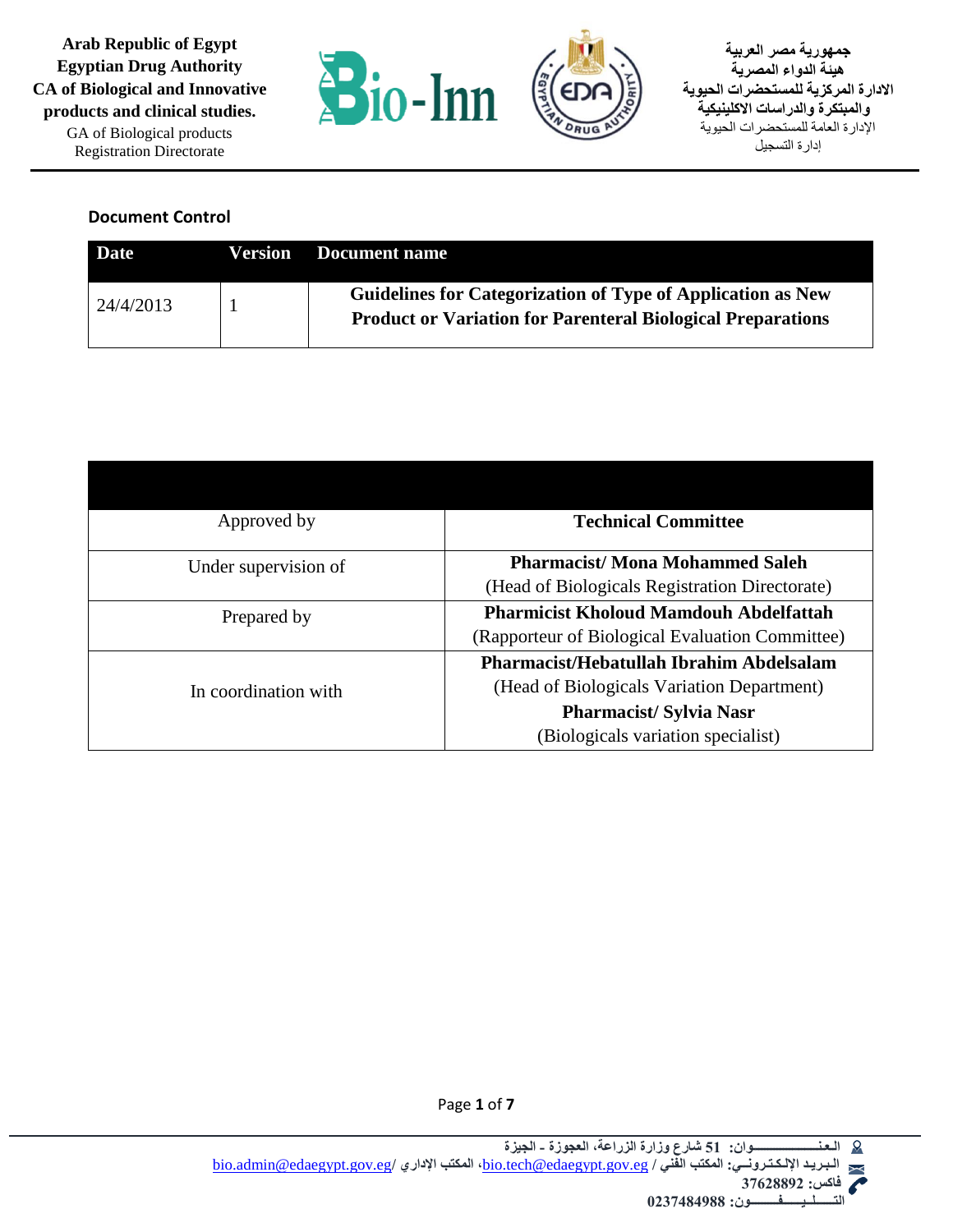

**جمهورية مصر العربية هيئة الدواء المصرية االدارة المركزية للمستحضرات الحيوية والمبتكرة والدراسات االكلينيكية** اإلدارة العامة للمستحضرات الحيوية إدارة التسجيل

### **Guidelines for Categorization of Type of Application as New Product or Variation for Parenteral Biological Preparations**

#### **Scope:**

This guideline addresses the application submission of parenteral biological formulations whether to submit the application as a new product or as variation.

#### **Definitions:**

**Pharmaceutical form**: The pharmaceutical form is the form in which a pharmaceutical product is presented in the medicinal product package as supplied by the marketing authorization holder/manufacturer/distributor.

**Dosage form**: The dosage form is the physical manifestation of a product that contains the active ingredient(s) and/or excipient(s) that are intended to be delivered to the patient; it may refer to the form of presentation or the form of administration. Different parental dosage forms are described in annex 1.

**Strength:** The strength represents the amount of active substance in the pharmaceutical form, which can be defined per unit dose or as a concentration. The concentration can be stated per unit of mass (250mg/g) or per unit of volume (2mg/ml) or in percentage (5%). For the purpose of this guideline:

- for single-dose preparations, total use, the strength is defined as the amount of active substance per unit dose;

- for single-dose preparations, partial use, the strength is defined as the concentration expressed as the amount of active substance per ml, per puff, per drop, per kg, per m2, in percentage as appropriate;

- for multi-dose preparations, the strength is defined as the concentration expressed as the amount of active substance per ml, per puff, per drop, per kg, per m2 as appropriate;

### **Types of submission:**

- 1- A change from multi-dose to single-dose or vice-versa always results in submission of a new application (for both addition and replacement).
- 2- A different strength (as defined above) results in submission of a new application (table 1)
- 3- Any change in container, pack-size, fill-volume or fill-weight, which does not involve a change in strength and/or composition, is submitted as variation.
- 4- A change or addition of a dosage form results in submission of a new application.
- 5- For changes in route of administration see examples in table 2.

Page **2** of **7**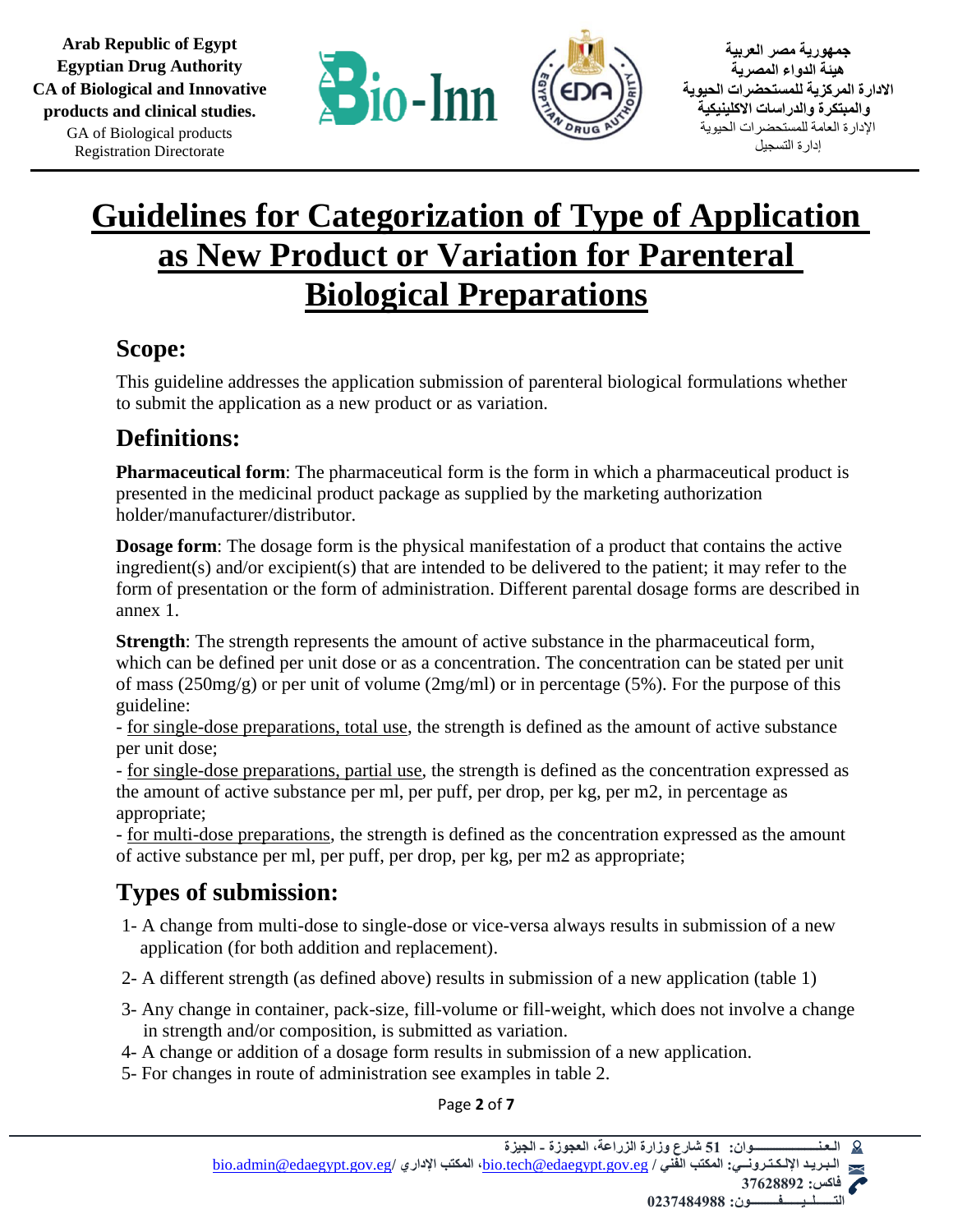**Arab Republic of Egypt Egyptian Drug Authority CA of Biological and Innovative products and clinical studies.** GA of Biological products Registration Directorate



**جمهورية مصر العربية هيئة الدواء المصرية االدارة المركزية للمستحضرات الحيوية والمبتكرة والدراسات االكلينيكية** اإلدارة العامة للمستحضرات الحيوية إدارة التسجيل

#### **Examples**

**Table 1 : Examples of changes of strengths and containers**

| Liquid ready-to-use - Single-dose, total use                    |                                                                 | Strength           | Type of    |
|-----------------------------------------------------------------|-----------------------------------------------------------------|--------------------|------------|
|                                                                 |                                                                 |                    | submission |
| Solution for injection (pre-filled syringe)                     |                                                                 |                    |            |
|                                                                 |                                                                 |                    |            |
| From                                                            | $100$ mg/1 ml                                                   |                    |            |
| To                                                              | $200$ mg/1 ml                                                   | 100mg              | <b>New</b> |
|                                                                 |                                                                 | $200$ mg           |            |
| From                                                            | $100$ mg/1 ml                                                   |                    |            |
| To                                                              | $200$ mg/2 ml                                                   | $100$ mg           | <b>New</b> |
|                                                                 |                                                                 | $200$ mg           |            |
| From                                                            | $100$ mg/1 ml                                                   |                    |            |
| To                                                              | $100 \text{ mg}/0.5 \text{ ml}$                                 | $100$ mg           | Variation  |
|                                                                 | i.e. If the Strength is changed, it is considered as a new file | $100$ mg           |            |
|                                                                 |                                                                 |                    |            |
|                                                                 | Powder for reconstitution - Single-dose, total use              |                    |            |
|                                                                 | Powder for solution for injection                               |                    |            |
| From                                                            | 100 mg (to 2 ml)                                                | $100$ mg           | <b>New</b> |
| To                                                              | $200$ mg (to $2$ ml)                                            | $200$ mg           |            |
|                                                                 |                                                                 |                    |            |
| From                                                            | 250 IU (to 5 ml)                                                | 250 IU             | <b>New</b> |
| To                                                              | 500 IU (to 5 ml)                                                | 500 IU             |            |
|                                                                 |                                                                 |                    |            |
| From                                                            | $100 \text{ mg}$ (to $2 \text{ ml}$ )                           | $100$ mg           | <b>New</b> |
| To                                                              | $200$ mg (to $4$ ml)                                            | $200$ mg           |            |
| From                                                            | 3 g (to 5 ml)                                                   | 3g                 | Variation  |
| To                                                              | $3g$ (to 10 ml)                                                 | 3g                 |            |
|                                                                 | i.e. If the Strength is changed, it is considered as a new file |                    |            |
| Liquid ready-to-use - Multi-dose or Single-dose, partial use    |                                                                 |                    |            |
|                                                                 | Solution for injection (vial)                                   |                    |            |
| From                                                            | 500 mg/50 ml                                                    | $10$ mg/ml         |            |
| To                                                              | $1000$ mg/50 ml                                                 | $20 \text{ mg/ml}$ | <b>New</b> |
|                                                                 |                                                                 |                    |            |
| From                                                            | $500$ mg/10 ml                                                  | $50 \text{ mg/ml}$ | Variation  |
| To                                                              | 1000 mg/20 ml                                                   | $50$ mg/ml         |            |
| i.e. If the concentration is changed, it is considered as a new |                                                                 |                    |            |
| file                                                            |                                                                 |                    |            |
|                                                                 | Powder for reconstitution - Multi-dose or Single-dose, partial  |                    |            |
| use                                                             |                                                                 |                    |            |

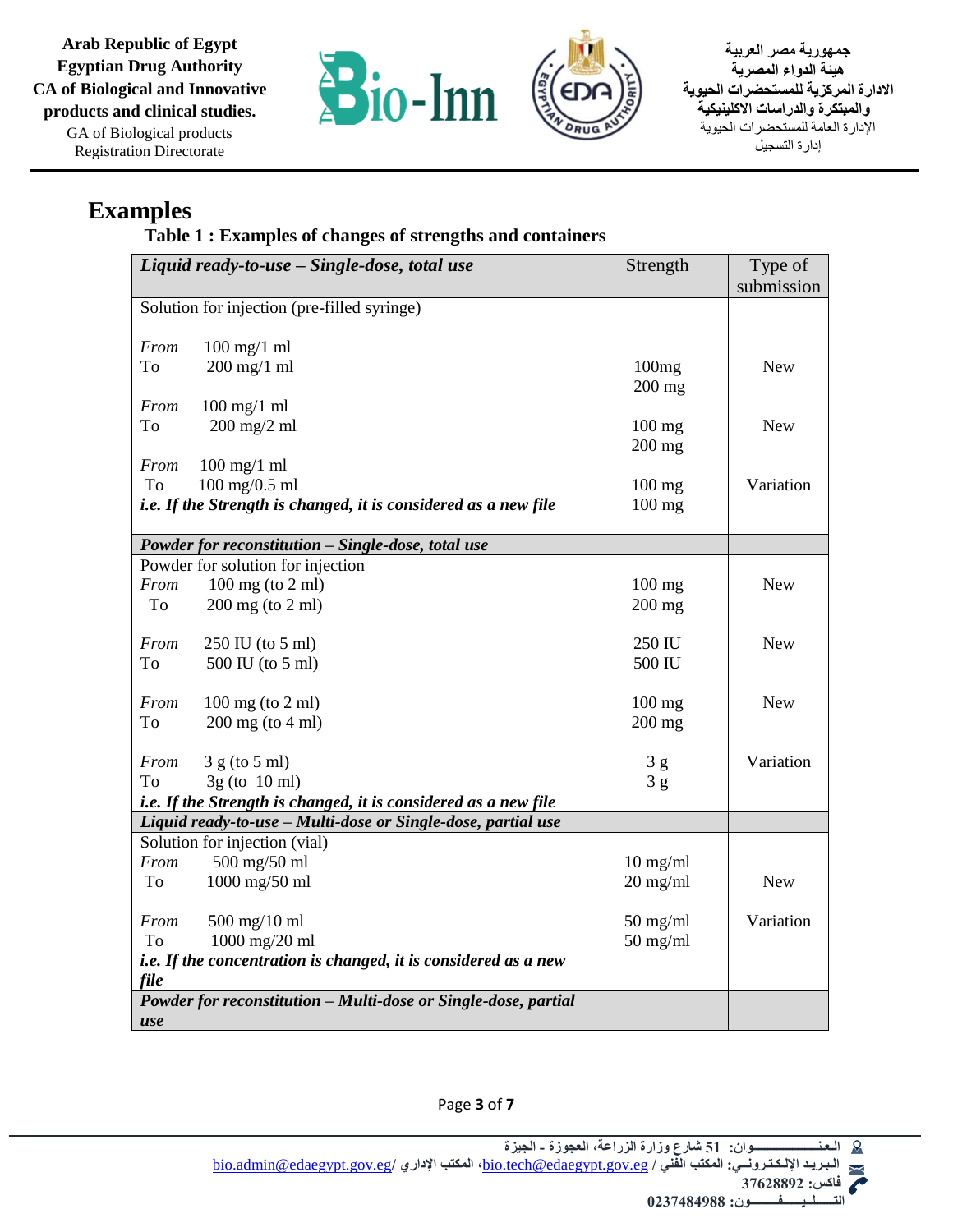**Arab Republic of Egypt Egyptian Drug Authority CA of Biological and Innovative products and clinical studies.** GA of Biological products Registration Directorate





**جمهورية مصر العربية هيئة الدواء المصرية االدارة المركزية للمستحضرات الحيوية والمبتكرة والدراسات االكلينيكية** اإلدارة العامة للمستحضرات الحيوية إدارة التسجيل

| Powder for concentrate                                             |                    |            |
|--------------------------------------------------------------------|--------------------|------------|
| for infusion                                                       |                    |            |
| From<br>500 mg (to 50 ml)                                          | $10$ mg/ml         | <b>New</b> |
| 1000 mg (to 50 ml)<br>To                                           | $20 \text{ mg/ml}$ |            |
|                                                                    |                    |            |
| From<br>200 IU (to 100 ml)                                         | $20$ IU/ml         | <b>New</b> |
| 600 IU (to 200 ml)<br>To                                           | $30$ IU/ml         |            |
|                                                                    |                    |            |
| From<br>500 mg (to 50 ml)                                          | $10$ mg/ml         | Variation  |
| To<br>$1000$ mg(to $100$ ml                                        | $10$ mg/ml         |            |
| i.e. If the concentration after reconstitution is changed, it is   |                    |            |
| considered as new file                                             |                    |            |
| <b>Concentrate for solution</b>                                    |                    |            |
| Concentrate for solution for infusion                              | <b>BEFORE</b>      |            |
| $1$ g/10 ml<br>From                                                | <b>DILUTION</b>    |            |
| $2$ g/10 ml<br>To                                                  | $100$ mg/ml        | <b>New</b> |
|                                                                    | $200$ mg/ml        |            |
| $1$ g/10 ml<br>From                                                |                    |            |
| $2$ g/20 ml<br>To                                                  | $100$ mg/ml        | Variation  |
| <i>i.e.</i> If the concentration before dilution is changed, it is | $100$ mg/ml        |            |
| considered as a new file                                           |                    |            |
| <b>Parenterals – different containers</b>                          |                    |            |
| Solution for injection                                             |                    |            |
| vial<br>From                                                       |                    | Variation  |
| pre-filled syringe<br>To                                           |                    |            |
| (same concentration)                                               |                    |            |
| Solution for injection                                             |                    | Variation  |
| From<br>vial                                                       |                    |            |
| To<br>ampoule                                                      |                    |            |
| (same concentration)                                               |                    |            |
| 5. Solution for injection(insulins)                                |                    |            |
| Vial<br>From                                                       |                    | Variation  |
| cartridge<br>To                                                    |                    |            |
| (same concentration)                                               |                    |            |
| From cartridge                                                     |                    |            |
| cartridge in<br>disposable pen<br>To                               |                    | Variation  |
| (same conc. &cartridge)                                            |                    |            |
| Powder $+$ Solvent                                                 |                    |            |
| solvent                                                            |                    | Variation  |
| vial<br>From                                                       |                    |            |
| pre-filled syringe<br>to                                           |                    |            |
| (same concentration)                                               |                    |            |
|                                                                    |                    |            |

Page **4** of **7**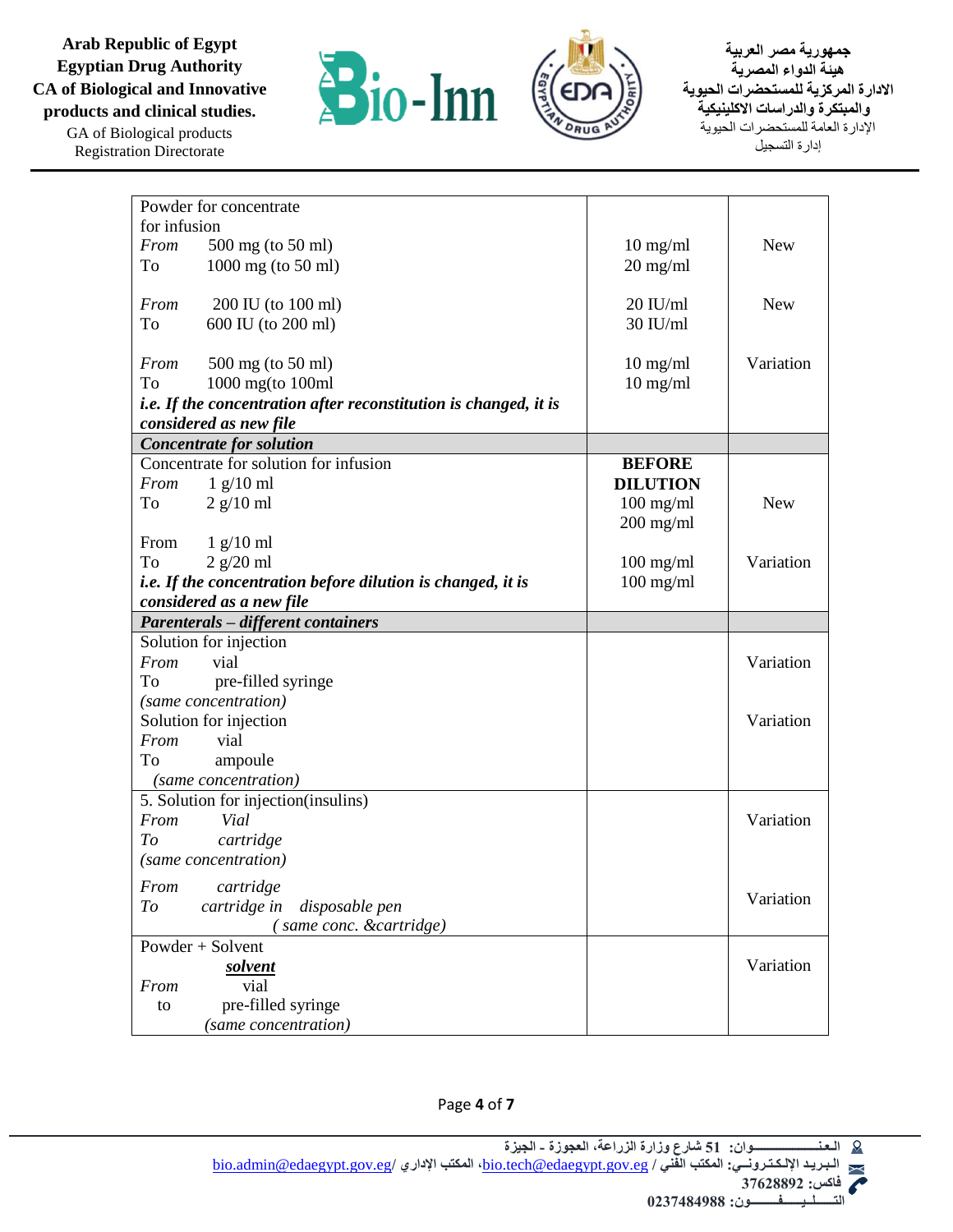

**Table 2 : Examples of** *change in route of administration of parenterals*

| Replacement                                   | Presentation   | Type of    |
|-----------------------------------------------|----------------|------------|
|                                               |                | submission |
| e.g. From SC                                  |                |            |
| IM.<br>To                                     |                |            |
| a)<br>No change in the composition            | <b>IM</b>      | Variation  |
| and/or specifications of the finished product | (one product)  |            |
| change in the composition and/or<br>b)        | <b>IM</b>      | <b>New</b> |
| specifications of the finished product        | (one product)  |            |
| Addition of a different presentation          |                |            |
| e.g. From SC                                  | IM and SC      | <b>New</b> |
| To SC and IM                                  | (two products) |            |
| <b>Addition to the same presentation</b>      |                |            |
| e.g. From SC                                  |                |            |
| To SC/IM                                      |                |            |
| No change in the composition<br>$\mathbf{c})$ | SC/IM          | Variation  |
| and/or specifications of the finished product | (one product)  |            |
| $\rm d)$<br>change in the composition and/or  | <b>SC/IM</b>   | <b>New</b> |
| specifications of the finished product        | (one product)  |            |



Page **5** of **7**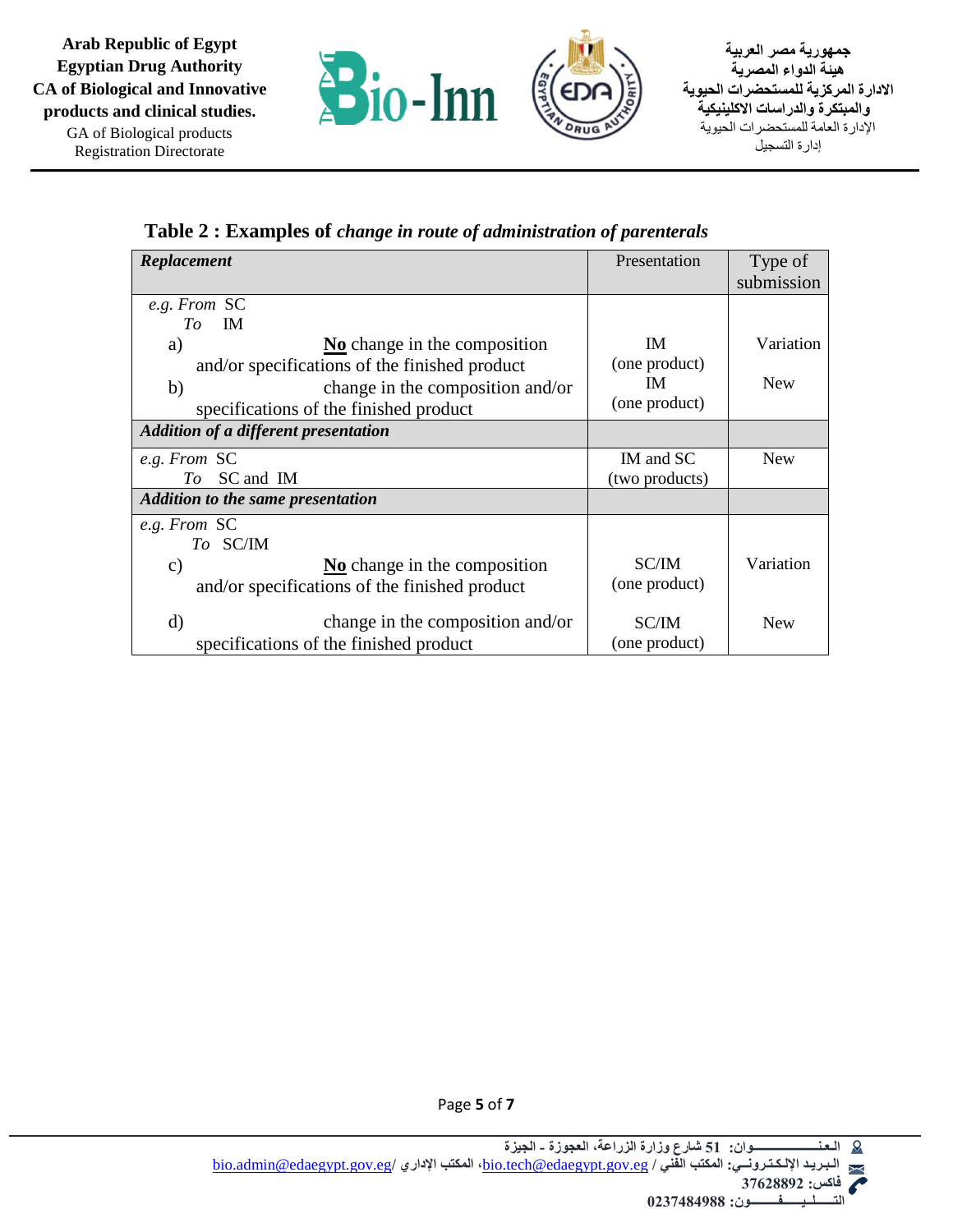



**جمهورية مصر العربية هيئة الدواء المصرية االدارة المركزية للمستحضرات الحيوية والمبتكرة والدراسات االكلينيكية** اإلدارة العامة للمستحضرات الحيوية إدارة التسجيل

## **Annex I**

# **Parenteral Dosage Forms**

| <b>Name</b>                                     |
|-------------------------------------------------|
| Solution for infusion in administration system  |
| Solution for injection                          |
| Suspension for injection                        |
| <b>Emulsion for injection</b>                   |
| Gel for injection                               |
| Powder for solution for injection               |
| Powder for suspension for injection             |
| Powder and solvent for solution for injection   |
| Powder and solvent for suspension for injection |
| Concentrate for solution for injection          |
| Solution for infusion                           |
| <b>Emulsion for infusion</b>                    |
| Powder for solution for infusion                |
| Concentrate for solution for infusion           |
| Powder and solvent for solution for infusion    |
| Lyophilisate for solution for infusion          |
| Solvent for parenteral use                      |
| Lyophilisate for solution for injection         |
| Lyophilisate for suspension for injection       |

Page **6** of **7**

 **التــــــلــيــــــفـــــــــون: 0237484988**